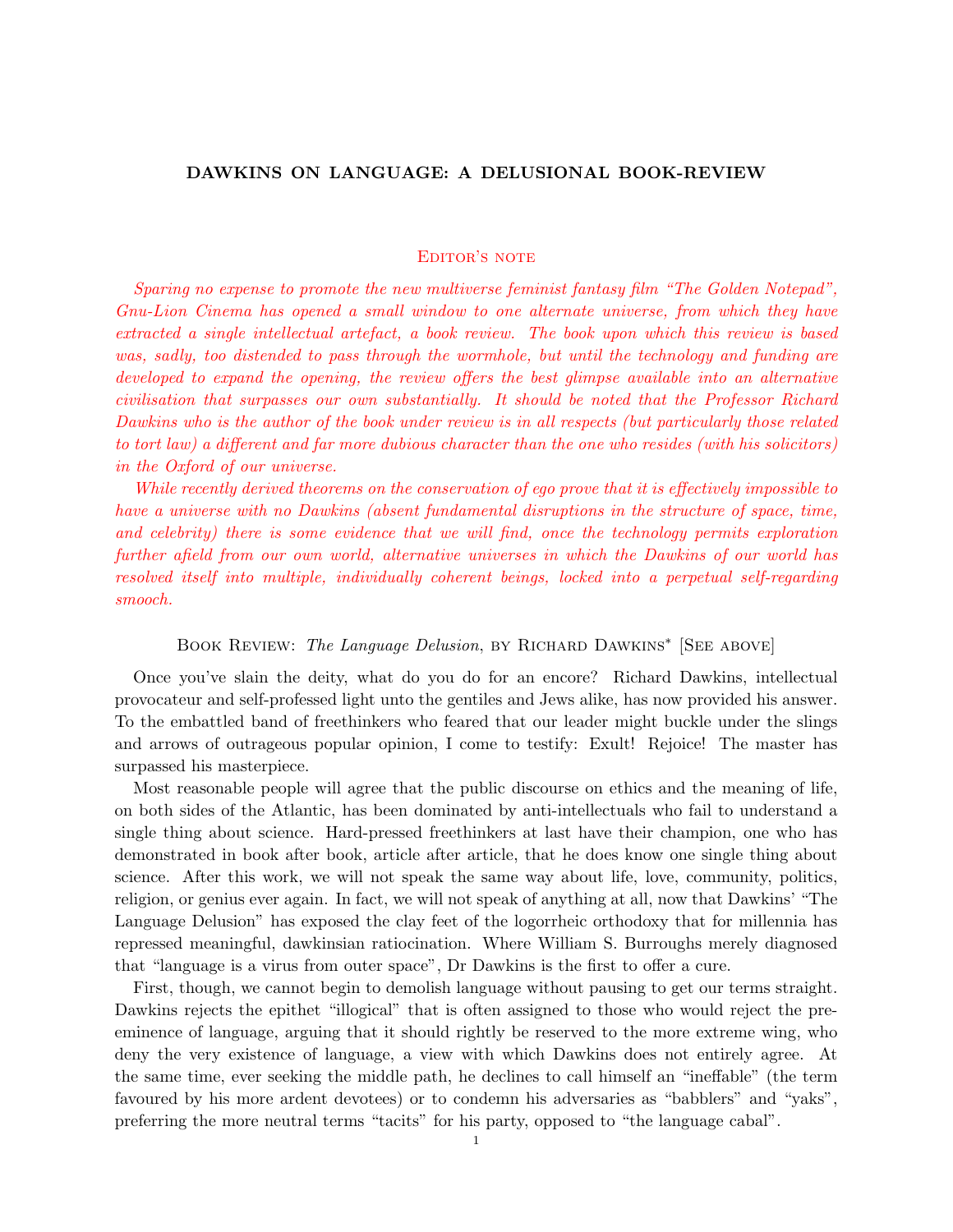While never less than brilliant, Dawkins' writing soars when the master turns his pen to a topic about which he is knowledgeable. Back when he was a scientist, Dawkins dismantled the orthodoxy on animal communication, untangling the skein of fitness, status, semiotics, and dishonest signalling. While he has since moved on to other problems, self-puffery has remained at the centre of his career. (The rutting mule deer is a favoured image, bellowing and roaring to attract attention.) Speech is in its essence mere chimpanzee hooting, descendant of bacteria squirting food signals and spare DNA into the surrounding medium. As such, he explains, it can attract or repel a mate, signal strength or weakness, even organise communal action; but only a fool (and here he does name names) would believe that mere jitters of air or scratches on paper could be vehicles for complex truth. "I and mine do not convince by arguments, similes, rhymes," he quotes Walt Whitman. "We convince by our presence." Language can serve practical needs, like book contracts and seducing a sexual partner, but complex thought and truth must be sought elsewhere. It is a lesson that his earlier books did not convey as clearly as they might have, one presumes because of meddling editors, but it has been very much on display in his more recent works, and particularly in his essays and forays into journalism.

The book is a tightly structured brief against even the most apparently innocuous dalliance with verbiage. Following on Chapter 1 ("Names can never hurt me?"), which outlines how language has been misused to criticise Richard Dawkins (and, in retort, makes this the first philosophical treatise to make substantive use of the phrase "nur nurny nur nur"), Chapter 2 ("The Route of all Evil") extends the tale to centuries and millennia of evil that can justly be blamed on language. The most heinous dictators have not only been ardent practitioners of language, they have used language centrally in pursuit of their crimes. One need only mention Adolf Hitler and Ronald Reagan, and he does. There are those who at this point would counter with the famously taciturn Joseph Stalin, but Dawkins has an ingenious riposte ready, to the effect that Stalin's silence was actually a kind of speech, and sometimes he did speak. The argument is sealed by Dawkins quoting himself adapting the famous bon mot of historian Stephen Henry Roberts, to say that "We are all nonspeakers of all languages but the one of which we happen to be devotees. I would just go one language further than the monolingualists."

Following this defensive move, it is in chapter 3 ("Forlorn Order") that Dawkins raids the citadel of the enemy: The unfounded but mostly unchallenged belief that language is somehow fundamental for social order. There are many who agree with the antilogian perspective theoretically, but then quail before a supposed societal breakdown. Order, as Dawkins points out, is conventionally associated with "law", a manmade ritual copied from the more serious concept of "natural law". "Artificial law" (as Dawkins prefers to call it) is an absurdity, as though there needed to be a traffic officer policing the speed of light, or a trilobite breeder enforcing natural selection. These artificial laws exist only as a backstop for the language mafia: We need laws for social order, and laws must be written in a language. Hence we need language. "Which language, anyway?" Dawkins archly queries. "The one we happen to have been brought up with?" He drives the point home with the story of a man called RD (possibly a composite character) who made a pronouncement before a registrar, and was thereafter considered "married" to a certain woman. Despite the fact that he then wanted to be living with another woman (and then another after that), he was obliged to devote considerable time and money to the first woman. "This story," he writes, "is particularly revealing of the languagist mind, and the evils that arise specifically because of language. First is the remarkable perception by the languagist mind that a sprinkle of ink and a brief verbal incantation can totally change a person's life, taking precedence over his own desires."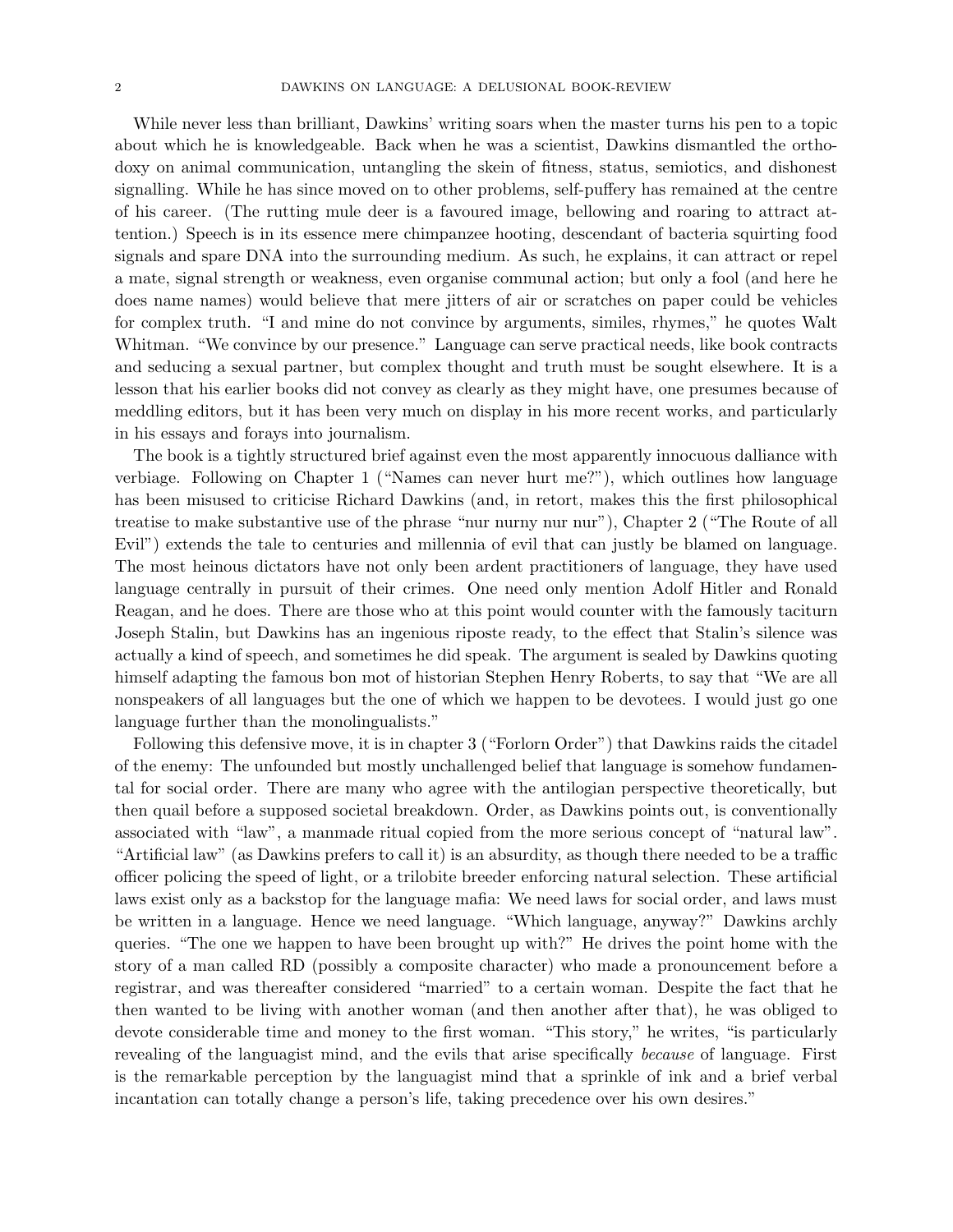In Chapter 4 ("The Meaning Hypothesis") Dawkins raises the polemic to a new level. Why, he asks, are the rituals of language privileged above all others? There is no protection for hooting, screeching, or in fact any other kind of noisemaking in the public realm. And yet, freedom of speech is generally the subject of special protections, even being enshrined in the first amendment of the U.S. Bill of Rights. A worthy and (to my knowledge original) point, but then comes the dawkinsian turn of the screw: Despite this supposedly even-handed protection of all languages, there is in practice no protection for those who dispense with language altogether. The example of the United States is here particularly instructive, where it is almost impossible to imagine that a candidate who openly disavowed all language could be elected president. It is almost as though it hardly matters which language a person speaks — though non-English speakers are at a serious disadvantage, and speakers of newly minted languages like Esperanto, Klingon and Sindarin struggle to be taken seriously — but, above all, it has to be some language. How absurd! If I call this four-legged beast a "dog", surely I cannot be indifferent to Mr Duval calling it a "chien". At least one of us must be wrong. (Both are, Dawkins would say.) Across the pond there is a veritable cottage industry of historians attempting to prove that their Founding Fathers themselves were babblers avant la lettre, ignoring the fact that Thomas Jefferson once wrote in a missive to George Washington "While I remain I shall pursue in silence the path of right," and that Benjamin Franklin, the pre-eminent scientist of that generation, sometimes published under the name Silence Dogood.

What will we do without language? How will we communicate? Here Dawkins stands ready to silence the critics who accuse him of nombrilism or worse, because he has a fully worked-out and field-tested plan, adapted from researches, already long-established, of one of the world's leading scientific societies, the Academy of Lagado. "The first project was, to shorten discourse, by cutting polysyllables into one, and leaving out verbs and participles, because, in reality, all things imaginable are but nouns." This Dawkins finds commendable, but he voices the suspicion that a more efficient language would only serve as an excuse to persist in habits that should be disposed of forthrightly. It is no surprise, then, that he approves the proposed second stage, whereby the nouns too will be eliminated: "Since words are only names for things," the Lagado savants have reasoned, "it would be more convenient for all men to carry about them such things as were necessary to express a particular business they are to discourse on." This, they have demonstrated, would be both salutary — their biomedical experts having established that "every word we speak is, in some degree, a diminution of our lungs by corrosion, and, consequently, contributes to the shortening of our lives" — and universally comprehensible "in all civilised nations, whose goods and utensils are generally of the same kind, or nearly resembling, so that their uses might easily be comprehended."

A lesser genius would rest with having named the problem plaguing all mankind, explained its ramifications, and provided a solution, but the climax of the book is still to come, in chapter 5 ("Why Everyone Should Shut Up"), where Dawkins describes his "Ultimate Airbus super-duper syzygy". He has laid the groundwork for this argument in previous chapters, not just by telling us how brilliant the idea is, but also by telling us how brilliant Daniel Dennett is, who says the idea is brilliant, and by telling us how he thought it up all by himself while flying to address the Worldwide and American Congress of Semioticians (WACS). While his syllogism puts all previous philosophy in the shade, he wisely avoids boring the readers with technical details of what exactly the argument is. Instead, he explains that his syllogism either proves that all language is meaningless, or it fails, and so itself becomes a demonstration of the failure of language, and moves on to listing more famous people who think he is very smart, including the warden of New College, Oxford (who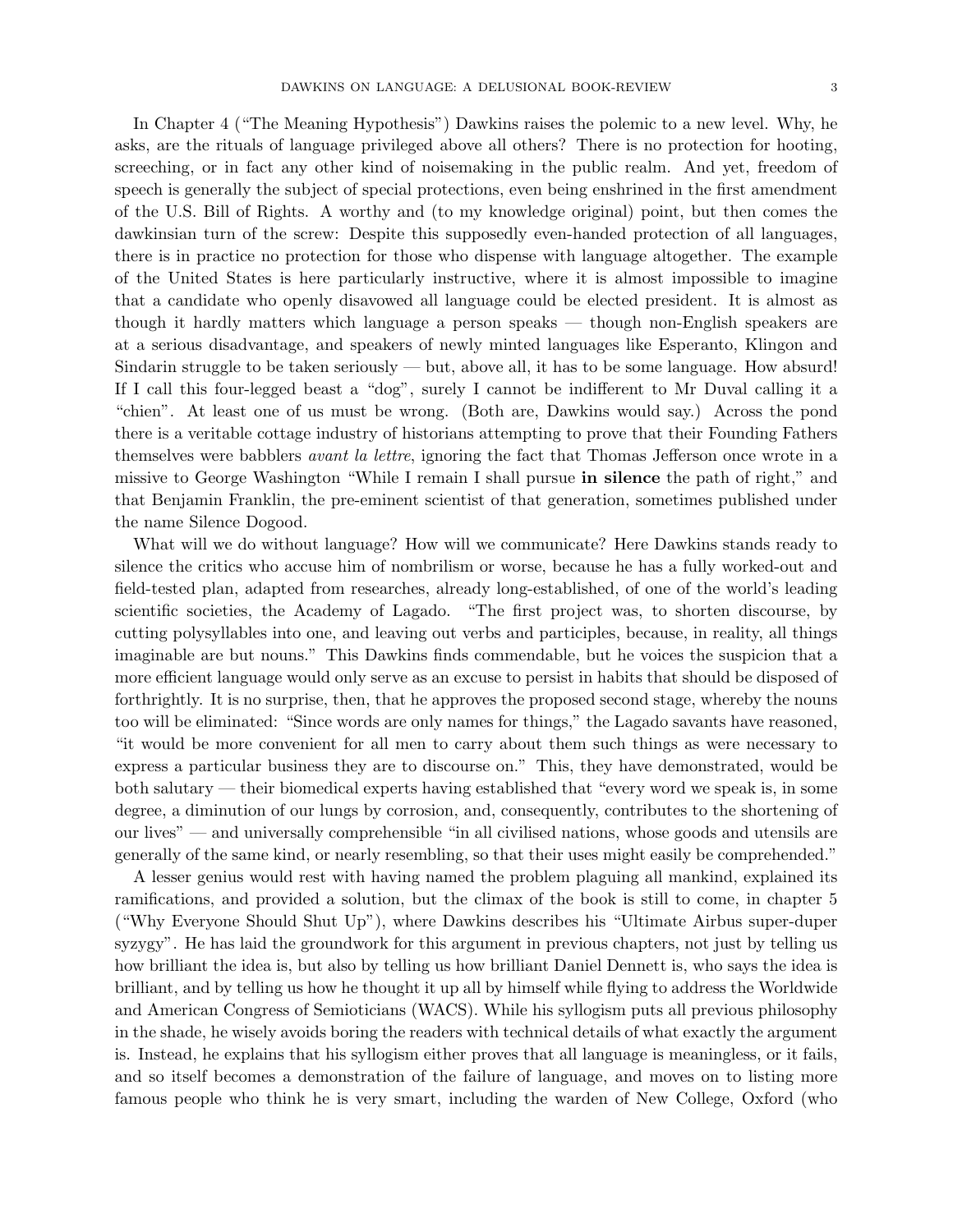notably scoffed in the senior common room, "Linguistics? Is that a science or a kind of pasta?") and Douglas Adams, until his death a world-renowned expert on improbability theory and orby planning.

With these and other citations, Dawkins makes abundantly clear that he does not consider himself to be the only reasonable, rational or intelligent person in the English-speaking world. There are several, at least, and not only those who have publicly proclaimed their admiration for Dawkins, and the various wits and wags like Adams who serve as Dawkins' sense of humour by proxy, proving that he knows people who know how to tell a joke. Ever fair-minded and generous, Dawkins does not even dismiss all of those who publicly disagree with him as fools and incompetents. A few of them, he says, are even brilliant. It is this concession which makes his quest so poignant, to explain why these clever and thoughtful and even brilliant people persist in public positions that they could not possibly believe. Malice, of course, but the canker bores deeper than that. It is a sorry picture that he uncovers after his fabled Airbus touches down for the WACS. Some of the participants, he discovered, were being paid hard currency for their work, a depressingly common form of intellectual corruption that Dawkins himself has eschewed. Others simply lack Dawkins' manly courage. At this particular meeting, Dawkins turned the tables on the so-called experts, dumbfounding them with the Ultimate Airbus. He then attacked the central hypocrisy of the language cabal, the supposed "non-overlapping magisteria" of sound and meaning. Whatever else it may be, the "meaning hypothesis" is a physical hypothesis about the real world. If words have meanings, it is no good to evade a fight with the linguofascists by pretending that meanings are a different kind of stuff, a psychological essence or some other mumbo jumbo. "Where are the meanings of words? Outer Mongolia? The Empyrean Realm?" Dawkins asks. "What are they made of? They have to be somewhere, and they have to be made of something." The embarrassed silence in the hall is delicious to contemplate.

In a particularly impressive scene, Dawkins describes how he rose to his feet at a talk by an eminent German linguophile. "Where are the meanings?" Dawkins asked. "Where are the meanings?" he persisted, waving off the evasive teutonic technicalities. The description of the spluttering Professor Scheisskopf trying to form a coherent retort, struggling to change the topic back to New Guinean phonology, then slinking off in impotent rage, is priceless, classic Dawkins, as is his account of the lynch-mob atmosphere that he had to brave in the lecture theatre.

The book concludes with a heartfelt plea in chapter 6 ("Child Abuse, and the Escape From Language") to end the linguistic indoctrination of children. "Most people are not even aware that the words they use for things are not the things themselves. They think that a rose most surely is a rose, despite the certainty that had they been born to parents in another country they would have been equally certain that a rose was rosa or meril." A child comes into the world capable of producing and recognising all possible human sounds, but narrow-minded parents mould the defenceless thing into a little English-speaker or a little German-speaker. He tells a charming anecdote of a proud aunt of newborn twins who is asked their names, and replies "They're calling the doctor Sheldon and the lawyer Irving." In the same way, we should scoff, or cringe, to hear someone speak of a "French baby" or a "Chinese baby". Only when they reach adulthood are humans competent to join a language community. By that point, he is confident, the mind kept innocent of linguistic prejudice will choose to remain free.

It is this unshakeable conviction, Dawkins' philanthropy beyond ordinary measure, that produces another of the moving scenes of the book. On book tour in Belgium, he was asked his opinion of the paedophile who had recently been convicted of kidnapping, raping, and murdering